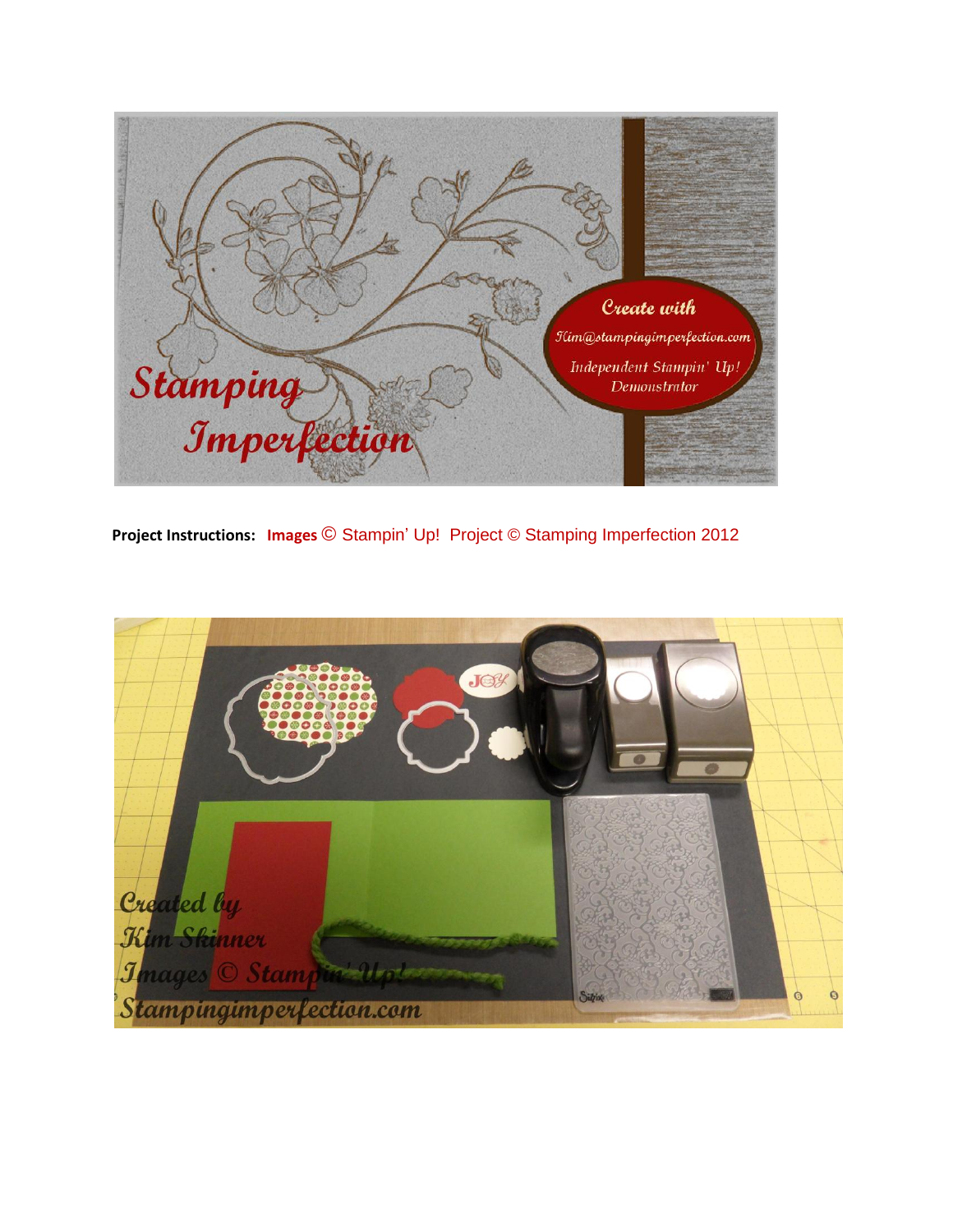- **Cut Gumball Green card stock to 4-1/4 x 11" and score at 5-1/2", cut the Raspberry Ripple card stock 3-1/2 x 5". You will also need to cut a piece of the Be of Good Cheer Designer series paper at 3-1/2 x 3".**
- **Use your Labels Collection Framelit ( #125598) to cut a Label in the DSP to fit on the front of the Gumball Green card front. I believe that I used the 3rd framelit for that.**
- **Use the Window Frames Framelits (#129021) to cut a tag out of the Raspberry Ripple.**
- **Stamp your sentiment on Whisper White card stock and cut it out with the extra large oval punch (#119859). Also cut out a scallop circle with the 1-1/4" scallop circle punch (#127811) from the Whisper White.**
- **I used the Dotted Scallop Ribbon Border punch (#119275) to cut two pieces 4-1/4" for the front of my card.**
- **I embossed the front of my Gumball Green card with the Lacey Brocade Embossing folder**



**I then trimmed one inch from the top of my embossed card front.**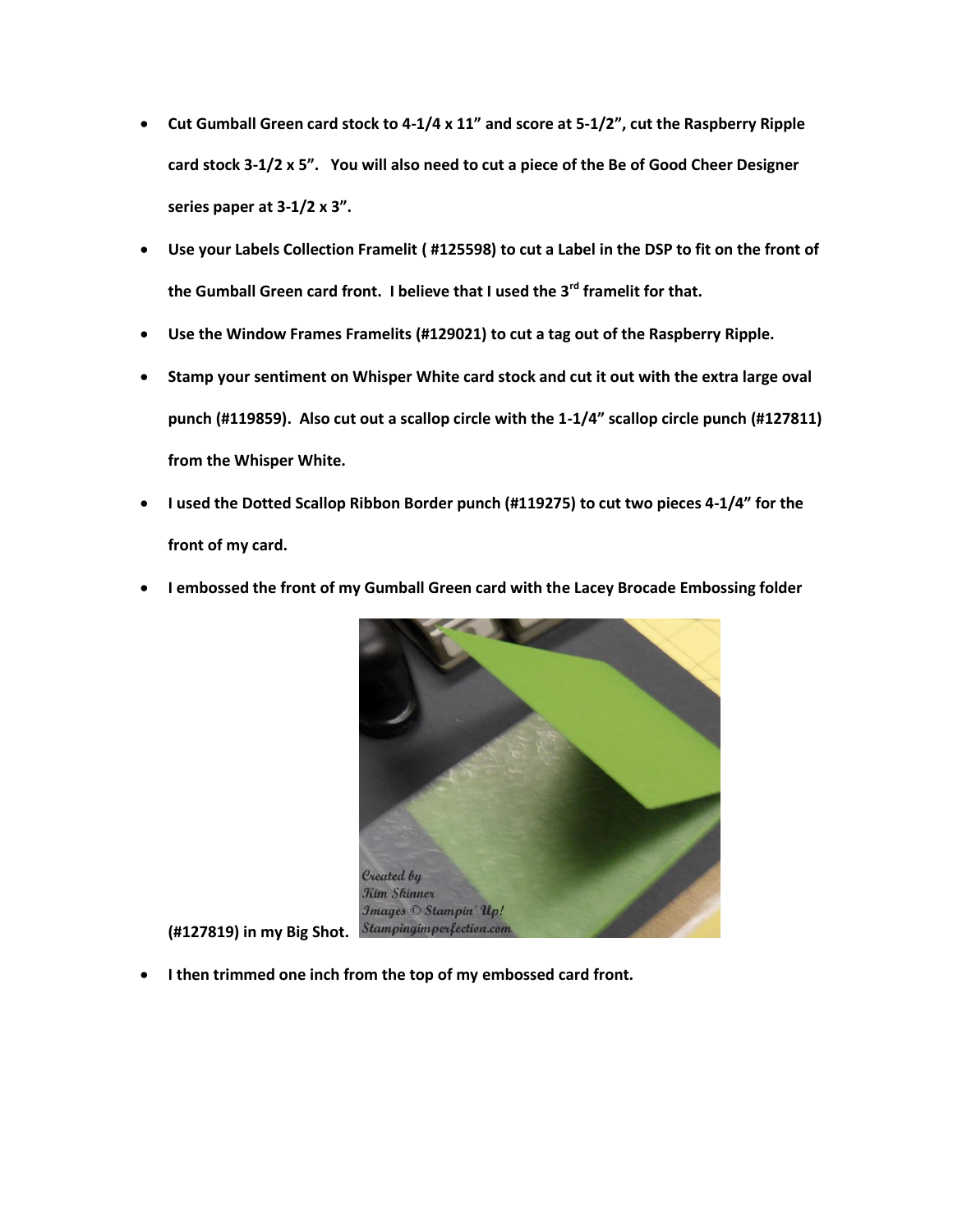

 **I put this part of the card together by using sticky strip on the inside edges to seal this and make a sleave out of it to slide the gift card holder into. I added the dotted scallop ribbon pieces I punched to the top and bottom edges of the embossed front of the card. I layered the DSP Label, the Window Frame label and then the oval sentiment. (My sentiment was created on My Digital Studio with one of the Christmas brush sets. I love this…I don't need to own every stamp set, I can print a lot of sentiments and images from the MDS software!)**



 **The inner tag was created by attaching the Whisper White scallop circle I punched to the top of the Raspberry Ripple piece of card stock. I punched a ½" hole in the center**